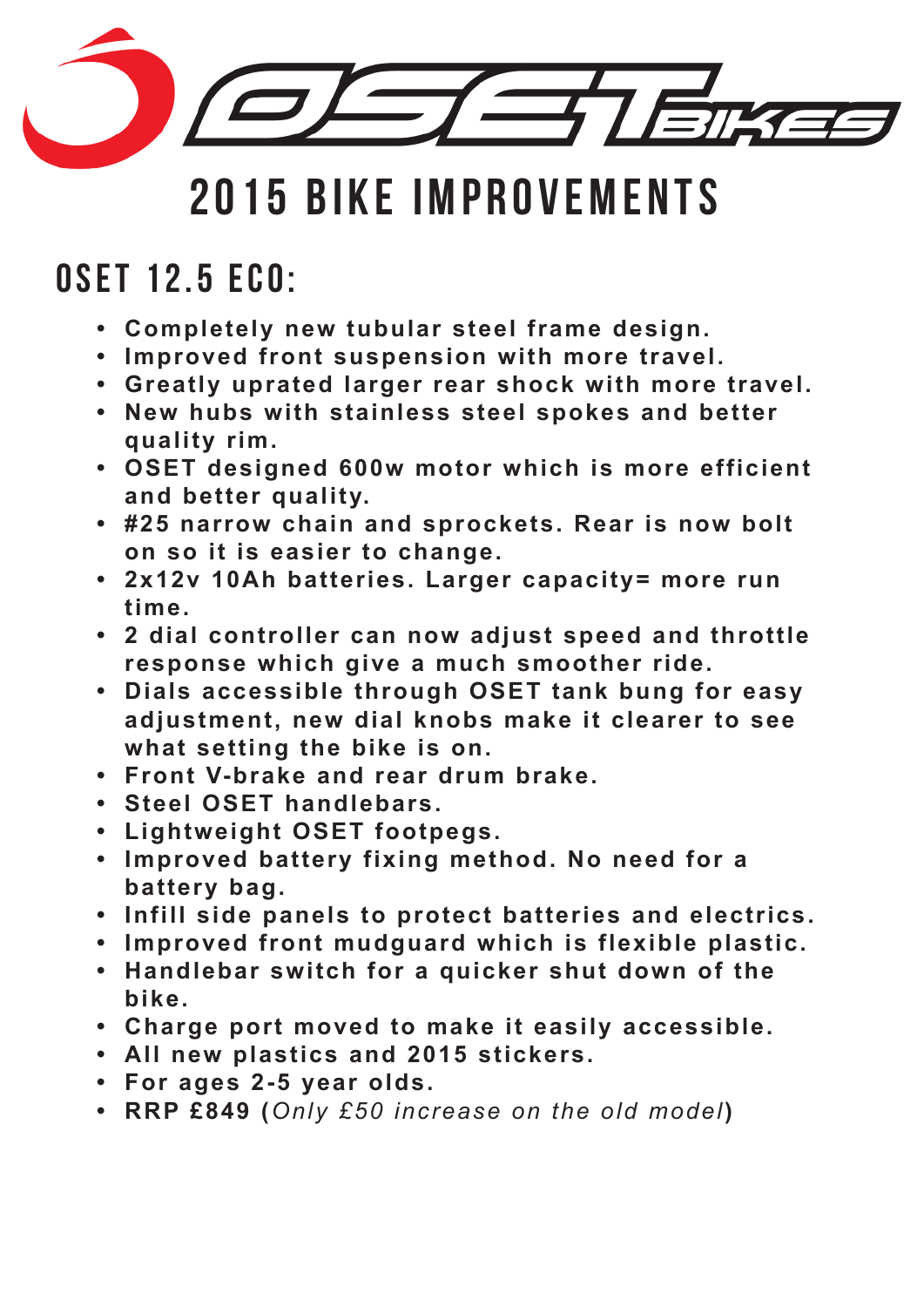

### OSET 12.5 RACING

- **• Completely new tubular steel frame design painted OSET red.**
- **• Improved front suspension with more travel and adjustability.**
- **• Greatly uprated larger rear shock with more travel and oil damping.**
- **• Lighter aluminium wheel hubs with stainless steel spokes and better quality rim.**
- **• OSET designed 600W motor which is more efficient and better quality.**
- **• Stronger chain and sprockets. Rear is now a bolt on so i t is easier to change.**
- **• 2x12v 10Ah batteries. Larger capacity = more run time.**
- **• 2 dial controller can now adjust speed and throttle response which gives a much smoother ride.**
- **• Dials accessible through OSET tank bung for easy adjustment. New dial knobs make i t clearer to see what setting the bike is on.**
- **• Uprated brakes, front and rear disc brakes.**
- **• Lighter OSET handlebars.**
- **• Lightweight OSET footpegs.**
- **• Improved battery fixing method. No need for a battery bag.**
- **• Infill side panels to protect batteries and electrics.**
- **• Imrpoved front mudguard which is flexible plastic.**
- **• Handlebar switch for a quicker shutdown o f the bike.**
- **• Charge port moved to make i t easily accessible.**
- **• All new plastics and 2015 stickers.**
- **• For ages 2-5 year olds.**
- **• RRP £999 (***Only £150 increase on the old model***)**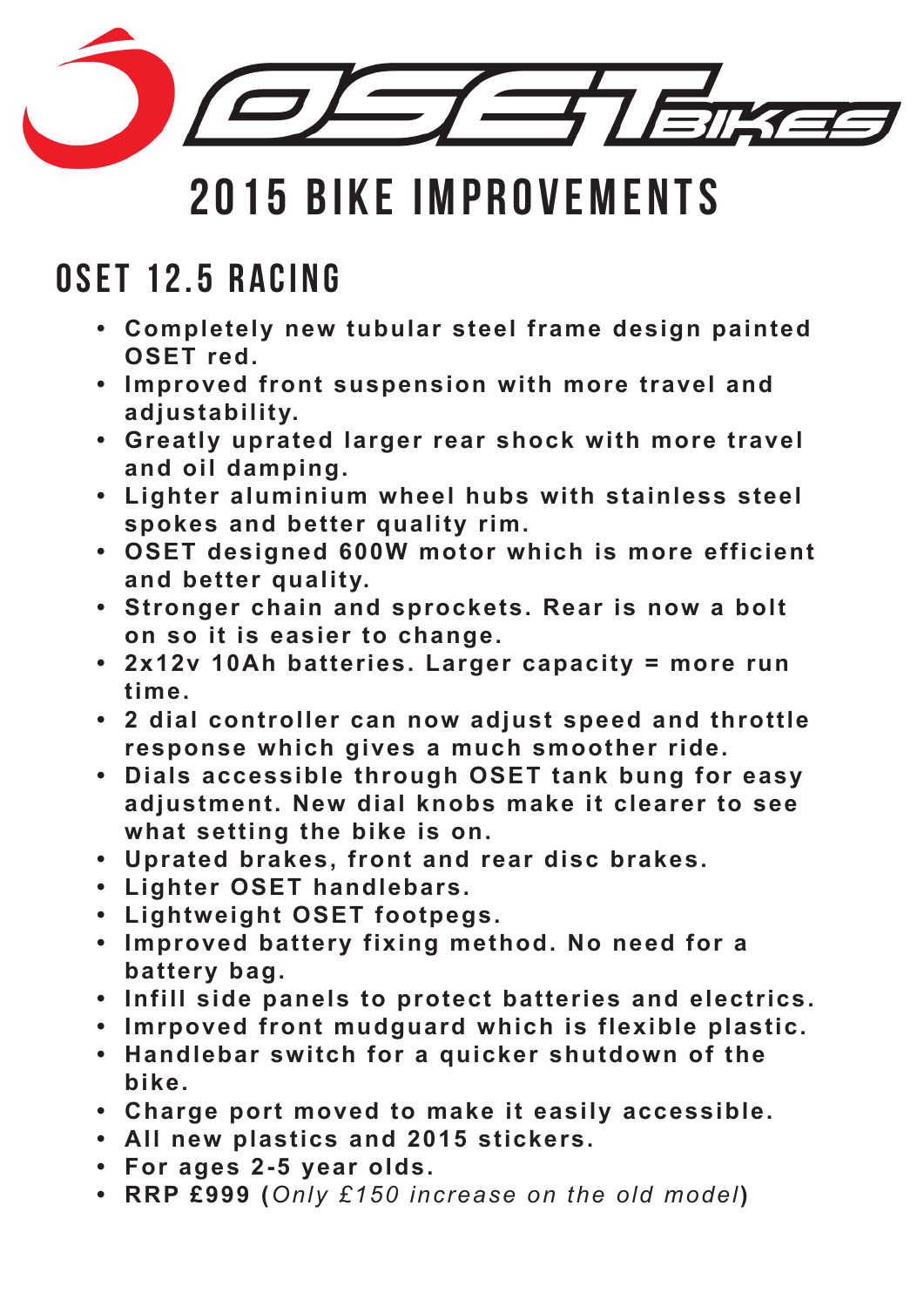

### 0SET 16.0 EC0

- **• Same chassis as the existing 16.0 Racing frame.**
- **• Improved front suspension with adjustability.**
- **• Greatly uprated larger rear shock with more travel and oil damping.**
- **• Lighter aluminium wheel hubs with stainless steel spokes and better quality rim.**
- **• OSET designed 800W motor, which is more efficient and better quality.**
- **• 3 dial controller can now adjust power, speed and throttle response which gives a much smoother ride.**
- **• Dials accessible through OSET tank bung for easy adjustment, new dial knobs make i t clearer to see what setting the bike is on.**
- **• New mechanical disc brakes.**
- **• Lighter OSET handlebars.**
- **• Lightweight OSET footpegs.**
- **• Infill side panels to protect batteries and electrics.**
- **• Improved front mudguard which is flexible plastic.**
- **• Handlebar switch for a quicker shutdown o f the bike.**
- **• Charge port moved to make i t easily accessible.**
- **• All new plastics and 2015 stickers.**
- **• For ages 5-7 year olds.**
- **• RRP £1299 (***only £150 increase on the old model***)**